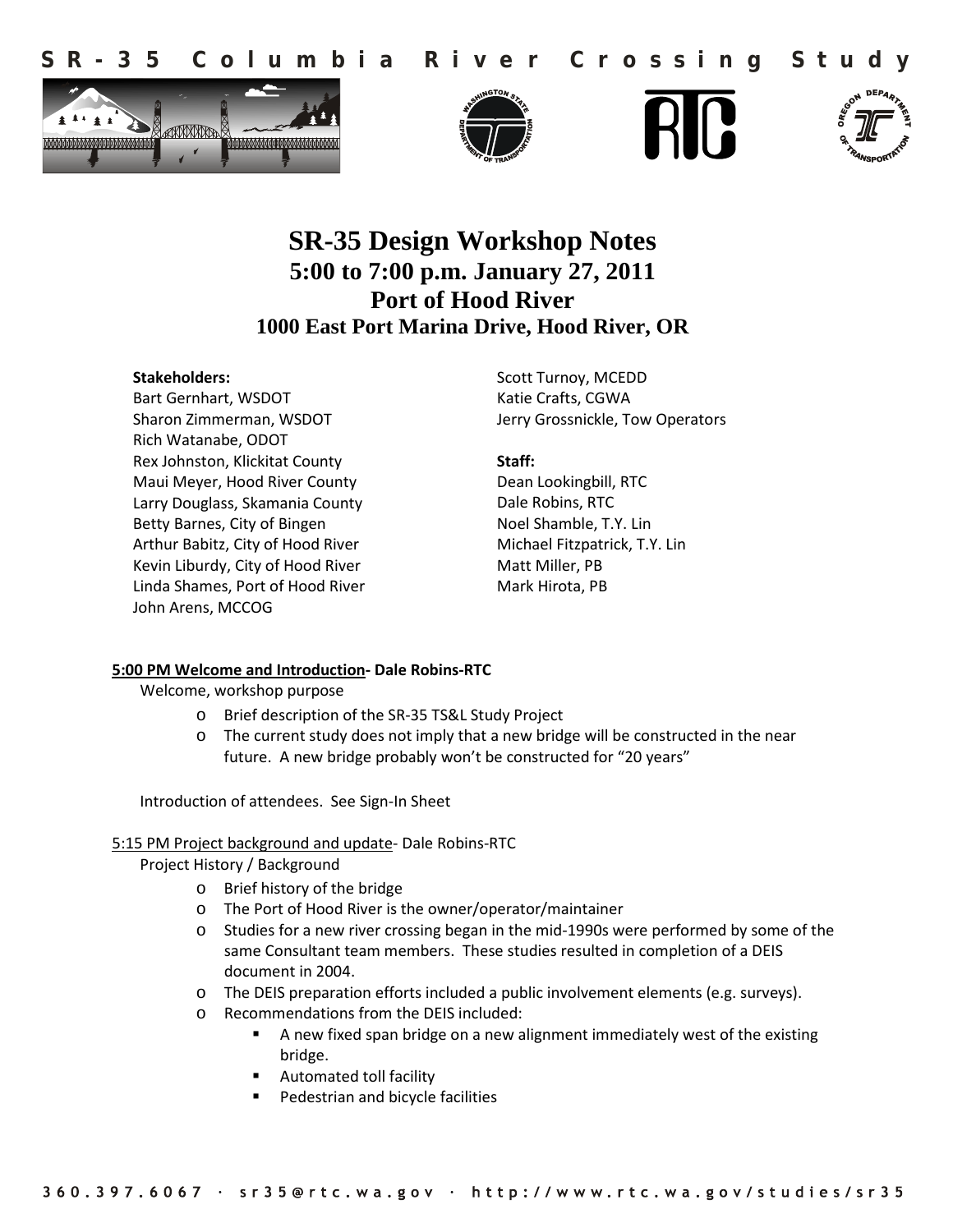- Improvements at approach intersections (e.g. traffic signals and/or roundabouts)
- o Since the DEIS was completed, some improvements have been made, such as traffic signals at the approach intersections.
- o The TS&L Study began in 2010, the goal of which is to further the DEIS bridge type recommendations.
- o Brief description of the economic impact of the bridge to the local community.

## 5:20 PM Bridge Design: - Mark Hirota-PB

Elements advanced from the DEIS

- o The three bridge types considered in the TS&L study are consistent with the recommendations of the DEIS. The bridge types are: tied arch, concrete segmental, and an open girder type.
- o The navigational clearance envelope requirements have been validated; 450' horizontal, 80' vertical.
- o The design speed for the new facility will be 40 mph.
- o The aesthetics of the new bridge will be in line with the Columbia River Gorge Management Plan.

Work completed to date for the TS&L Study includes the following:

- o Establishing a horizontal and vertical roadway alignment
- o Preparing preliminary span layouts for each of the bridge types based on material types, member sizes and their transportation considerations.
- o Land Survey.
- o Soil borings and testing
- o Geophysical survey
	- Results indicate that the soil layer above bedrock is deeper than expected, through a study of the existing information.
	- Since foundations can cost 30-40% of the total bridge cost, these results are of particular importance in establishing a reasonable cost estimate for construction of the new bridge. Preparing a cost estimate is within the scope of the TS&L Study.
- o Bathymetric survey

## Comments:

- o Regarding the economic effects pamphlet distributed: Technically, "this bridge is not the most dangerous crossing of the River. It is the second most dangerous." It was requested to correct this language. The RR bridge west of the Interstate bridge is considered the most dangerous.
- o Question: How relevant will the design of the new bridge be in 20 years? Answer: Although there will be material advances over the next 20 years, the bridge types considered during this study will be relevant 20 years from now. Changes in materials and design requirements over this period of time, may lead to changes in detailing practices.
- o Question: Was data from the existing bridge useful at all in completing the work to date? Answer: Yes, it was useful to determine geotechnical boring locations.

# **Action:**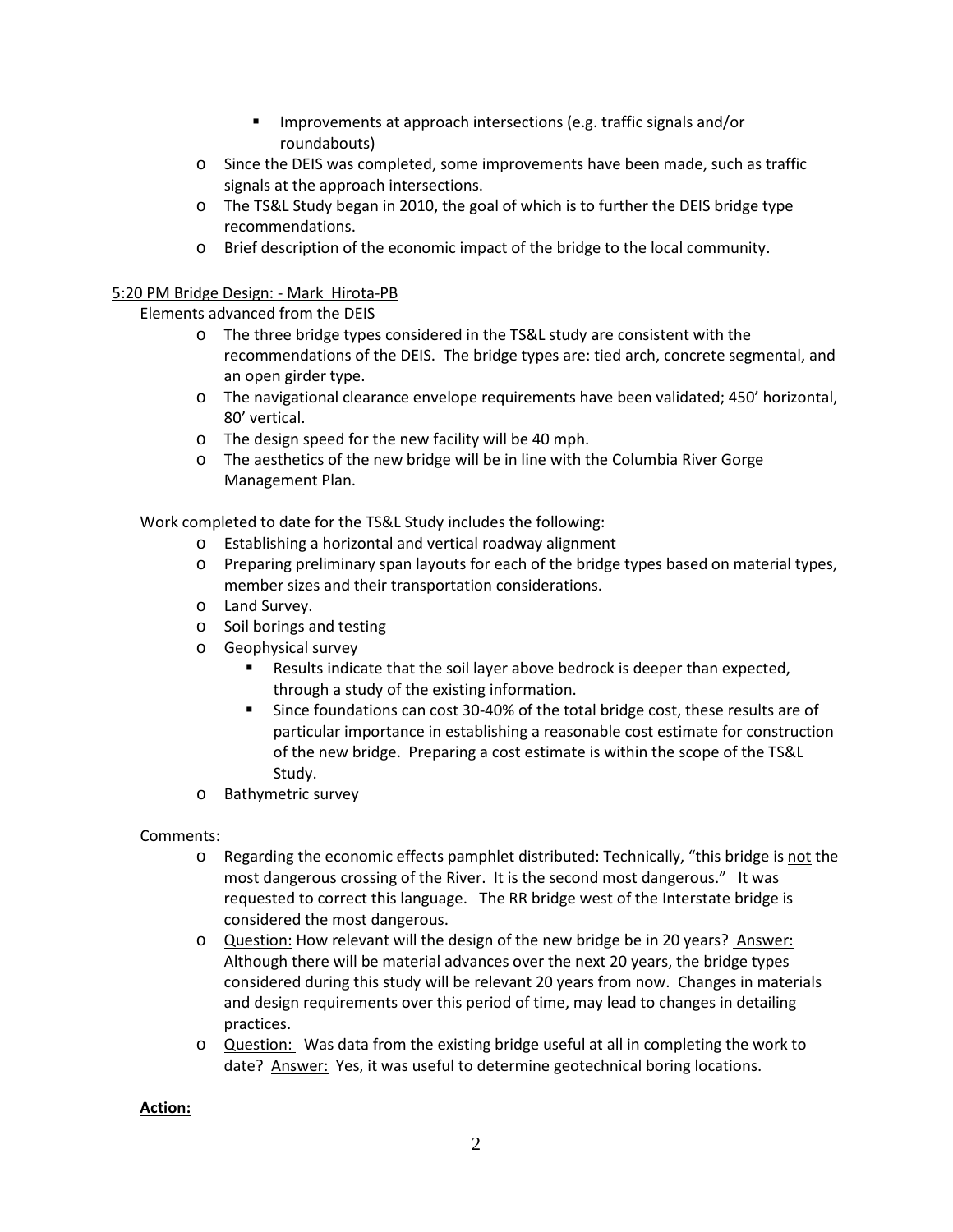# **Mark: Make correcting in the Economic Analysis Report and folio, regarding this being the "most dangerous crossing of the river".**

#### 5:40 PM Architectural Elements- Michael Fitzpatrick-TY Lin

(Note: The following notes were attempted to be organized by discussion related to each of the presentation boards. Discussion did not necessarily follow the board order.)

#### **Board 1: Site Analysis**

The design process followed is referred to as Context Sensitive Design. Important elements of the design process for this bridge include:

- o What does the community want from this bridge?
- o What is the theme of the bridge?
- o What does the bridge look like from important view sheds?
	- From above (e.g. hills)
	- **Filter** From below (e.g. river bank)
	- Driving through/over the bridge

Various bridge styles were reviewed. One style highlighted was by noted engineer Conde McCullough, who designed several famous bridges in Oregon.

Details reflecting the style of bridge can be captured in the structural form and details in the pedestrian elements.

## **Roll Plot: Bridge Alternatives elevation and cross sections.**

This graphic (also in their handout package) was referred to throughout the workshop, but not specific questions were raised on the contents of this graphic.

## **Board 2: Samples of recent construction on I-84.**

Examples of recent bridge construction on I-84 and particular details incorporated within those bridges were discussed.

- o EB Moffett Creek Bridge:
	- Vertical elements from substructure to superstructure show connectivity at the piers.
	- Concrete form liner was used to give the visual appearance of stone.
	- All concrete surfaces were stained with colors chosen from a color wheel created for structures within the Gorge.
- o Sandy River Bridge:
	- **EXECONCRETE:** Concrete form liner and stain similar to Moffett Creek Bridge.
	- The pedestrian railing detailing is similar to historic rail elements found on other bridges within the Gorge.

#### Comments:

- o Question: What are the funding sources for this bridge? Answer: In the DEIS, it was assumed that 1/3 would be locally funded, 1/3 would be state funded, and 1/3 would be federally funded.
- o Question: Why should we spend time on what the bridge should look like? Since all the funding sources are broke, the bridge just needs to be functional. The bridge needs to be practical. Answer: The aesthetic features presented on the boards will have only a small influence on the total cost of the bridge (<1%). The cost is more directly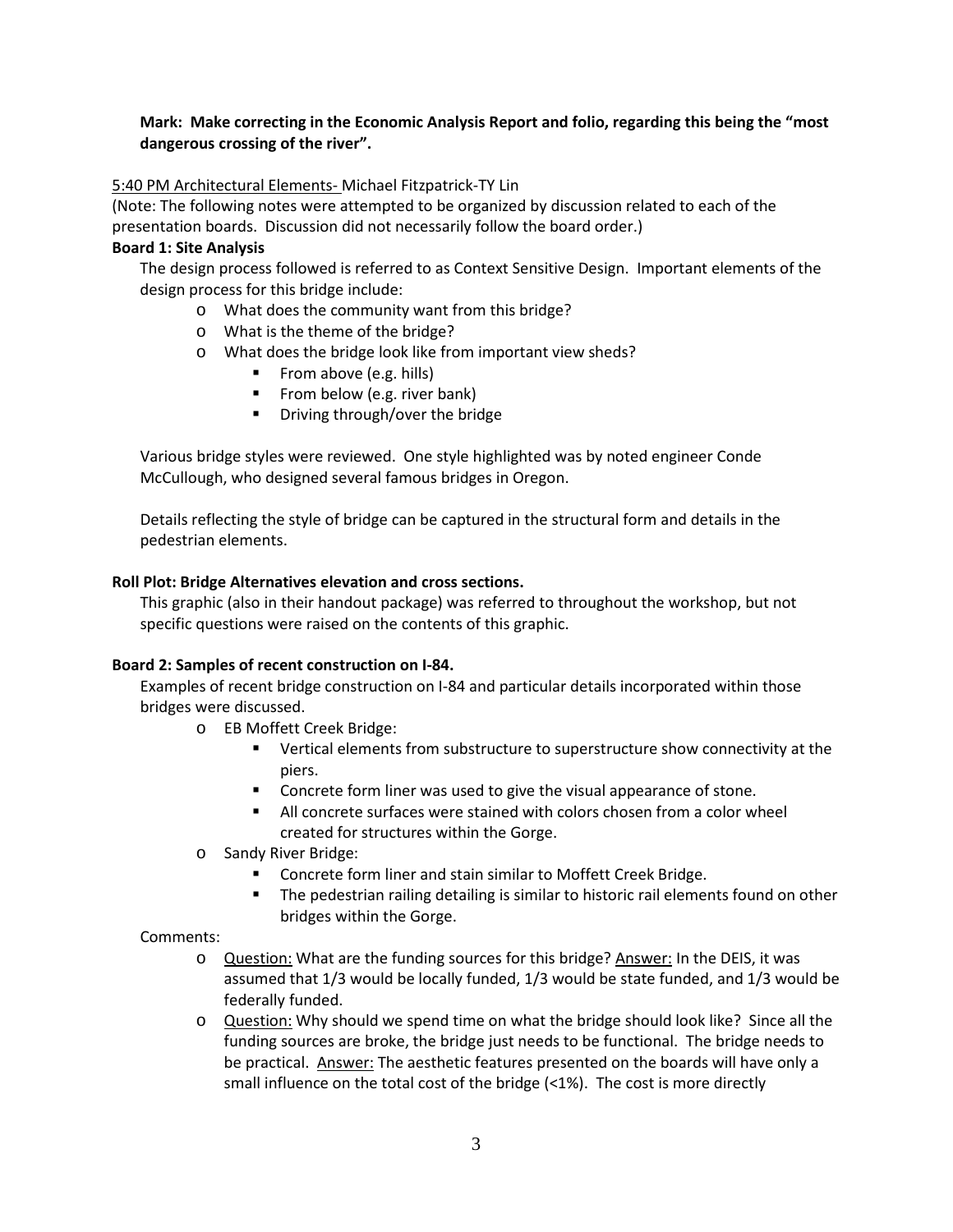influenced by element s such as the foundations. Span lengths/number of piers needs to be optimized to minimize total cost.

For this bridge, elements such the pier shape can be formed to express the theme of the bridge with adding significant additional cost.

#### **Board 3:** Process

No specific items of note.

#### **Board 4:** Main Span

The structure types recommended in the DEIS are not considered costly types for the required span lengths.

The structure types considered are the tied arch, concrete segmental box girder, and steel girder.

An example of a concrete segmental box girder is the Glen Jackson Bridge (I-205), built in the early 1980s. An example of the tied arch is the Fremont Bridge in Portland, built in the early 1970s.

#### Comments:

- o "Don't like the arch for this bridge due to the length of the bridge…it looks lonely."
- o Do not like the look of the tied arch; it is inconsistent with the historical aspects of the Gorge.
- o Like the concrete box for maintenance reasons.

#### **Board 5: Piers**

Pier shape will be one of the most influential elements of this bridge from an aesthetic perspective.

The types of themes developed for consideration in conceptualizing pier shape:

- o "Delta" (e.g. delta frame)
- o "Natural" (e.g. waterfall ribbon)
- o "Contemporary"
- o "Historic"

Pier shape and shadows can make columns look more slender.

#### Comments:

- o Worried that the superstructure will look too thin. The delta shaped pier appears to add a sense of thickness to the structure which may be good to make sure the superstructure doesn't look too thin.
- o Vertical piers are better for barge traffic.
- $\circ$  Pile caps should either be submerged such that they cannot be hit by a tow or they should be above the waterline so they are visible.
- o Regarding pier shape and the use of texture/shadows: "Like something that changes throughout the day."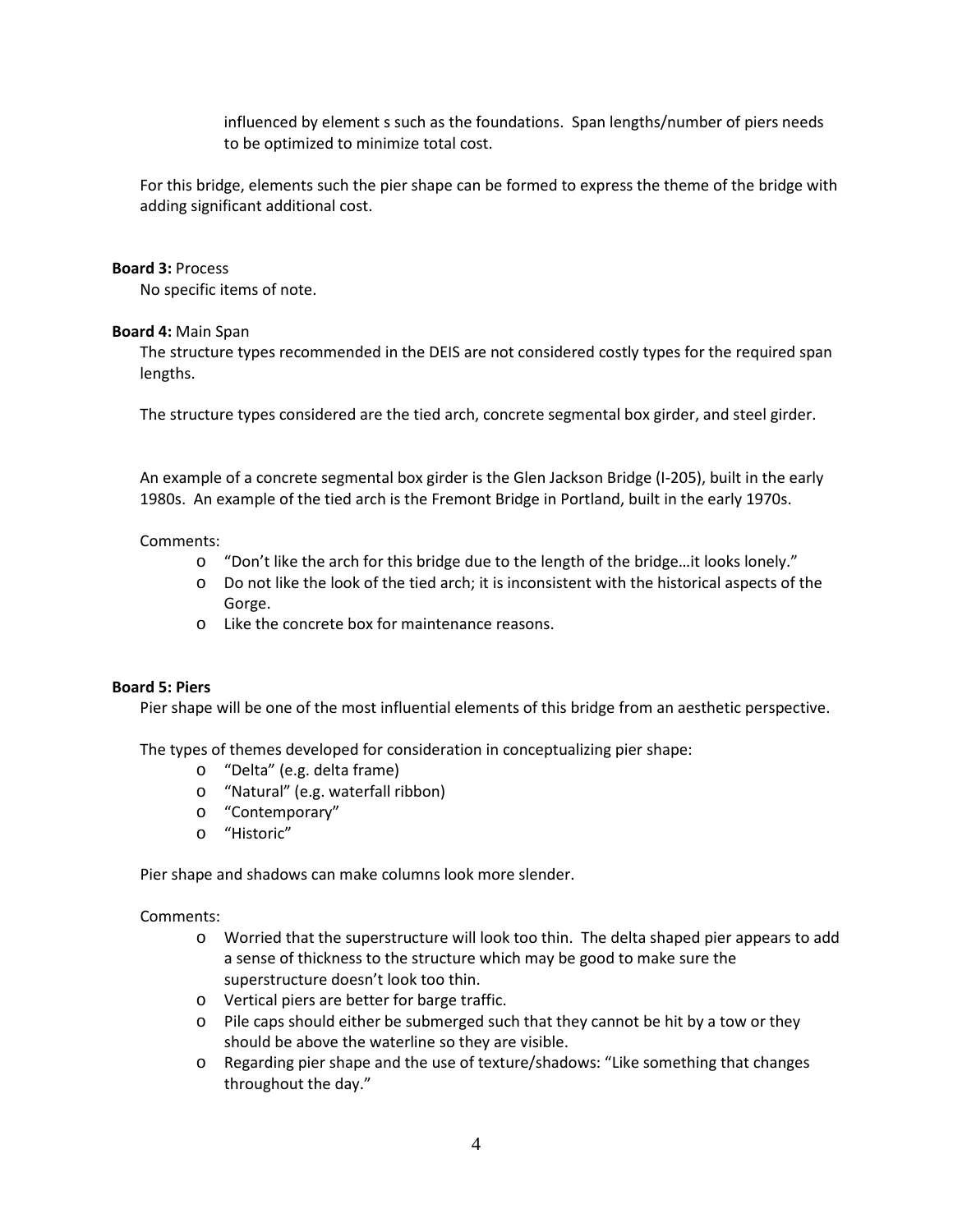- o The "historic" theme is consistent with the historical aspects of the Gorge. Do not like the "contemporary" theme and the tied arch for this location.
- o Prefer simplicity of straight columns.

### **Board 6:** Bridge railing

Barrier shape cannot be modified on the roadside face.

Architectural features can be added to the pedestrian path side face (e.g. pilasters for lighting).

#### **Board 7: Overlooks-Tollbooths.**

Other opportunities for aesthetic features:

- o Toll booths
- o "Street furniture"
- o Overlooks

#### Comments:

- o The most important area of the bridge for aesthetic applications is the pedestrian pathway.
- o People will want to linger at the outlooks.
- o The overlooks are good, as it gives people another opportunity to experience the Gorge.
- o Like "bubble" overlook shape.
- o The overlooks will have heavy pedestrian use.
- $\circ$  The overlooks will be used by people using energy (e.g. bicyclists), therefore, should be evenly spaced.
- o One large overlook near the navigation channel is preferred over two smaller overlooks. Ideally this would be at the center of the bridge.

## **Board 8: Lighting-Color-Texture.**

Use of light/shadow

- o Spacing of lighting standards on each of the roadway could be offset or aligned. Offsetting them would provide a "highway" feel. Aligning them would provide a "boulevard" feel.
- $\circ$  Shadows can be used to influence the appearance of the superstructure, making it looking thinner or drawing the eye to particular locations. The amount of shadow is influenced by the overhang length.

Use of color/texture

- o Relatively inexpensive aesthetic treatments, although coloring concrete can become expensive if done in a large scale application.
- o Relief required for concrete texturing of superstructure and piers will need to be 3-4" to be seen from a reasonable distance.
- o Texturing of pedestrian scale elements (e.g. pedestrian path) can be done with less relief.
- o Any painted elements will require additional maintenance as compared to non-painted elements.
- o Weathering steel will be considered for steel elements. Weathering steel is a reddishbrown color and does not require painting. Painted steel would need to be re-painted at 20-25 year intervals.